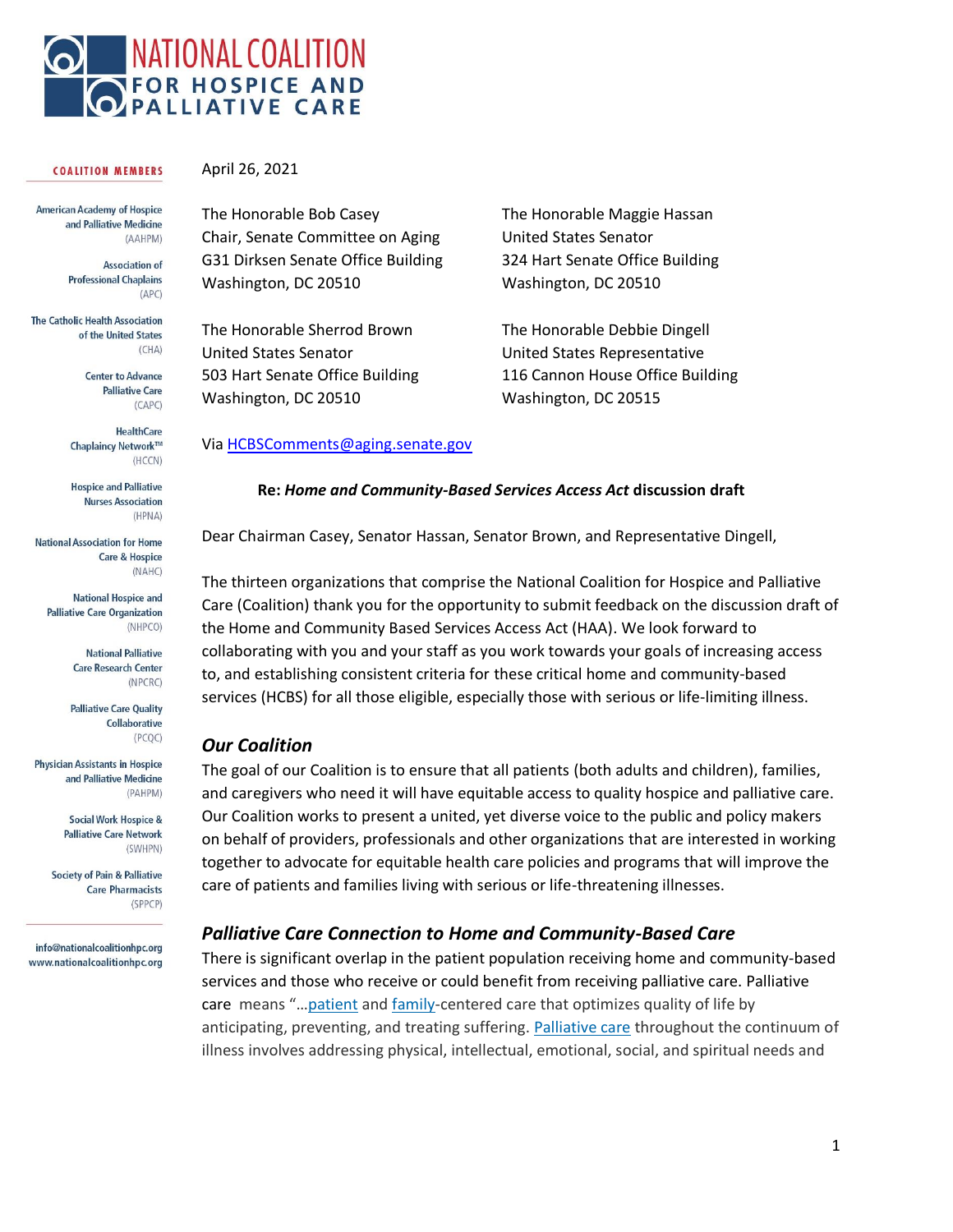to facilitate *[patient](https://www.law.cornell.edu/definitions/index.php?width=840&height=800&iframe=true&def_id=a7b754745b3208b7071ab7fb0db5c5cf&term_occur=999&term_src=Title:42:Chapter:IV:Subchapter:B:Part:418:Subpart:A:418.3)* autonomy, access to information, and choice."<sup>1</sup> Palliative care includes use of an inter-disciplinary team to address the wide range of patient care needs.

It is well documented that patients with serious illness benefit from palliative care.<sup>2</sup> Examples of serious illness include (but are not limited to) dementia, malignant cancer or leukemia, chronic pulmonary disease, renal failure/kidney disease, congestive heart failure and pediatric pulmonary, chromosomal, metabolic and neurodegenerative disorders. Without adequate support in the home, these patients often find themselves in the emergency department or hospital as a result of potentially avoidable symptom crises such as pain, shortness of breath, nausea, anxiety and more. This creates unnecessary suffering for patients and family members/caregivers and leads to wasteful health care spending. And while some of these patients will eventually transition to hospice care, many will live for several years with high levels of functional dependency and symptom distress - including pain and depression.<sup>3</sup> With advancements in medical technology, we are also experiencing an increase in the number of children living with complex medical needs. For these patients, access to high quality palliative care, *paired* with a robust system of home and community-based services, would both offer a higher quality of life and reduce health care waste.

The HAA can provide a foundation for a home-based palliative care benefit for this population. Through early integration into the care plan of seriously ill people, palliative care improves quality of life for both the patient and the family.<sup>4</sup> By focusing on priorities that matter most to patients and their families, palliative care has been shown to improve quality [of care and quality of life, and to generate reductions](https://www.capc.org/documents/download/245/)  [in avoidable spending.](https://www.capc.org/documents/download/245/)

Interdisciplinary teams, which are a hallmark of palliative care and hospice, manage a wide array of symptoms, facilitate shared decision-making, support family members, coordinate care transitions and help connect patients and families to home and community-based services on a regular basis.

Our Coalition has been working with other stakeholders to demonstrate the value of this personcentered care for people with serious illness in the Medicare program with the goal that there should be seamless integration between federal programs.<sup>5</sup> For instance, we recommended to the Centers for Medicare & Medicaid Services (CMS) that every Medicare beneficiary living with serious illness would benefit from high-quality palliative care at any time during their disease progression and not just at the end of life (hospice).

 $1$  42 C.F.R. § 418.3

<sup>2</sup> http://aahpm.org/uploads/advocacy/The\_Evidence\_for\_High-Quality\_Palliative\_Care.pdf <sup>3</sup> Meier DE, Back AL, Berman A, et al. A national strategy for palliative care. *Health Affairs.* 2017 Jul; 36(7). <https://www.healthaffairs.org/doi/10.1377/hlthaff.2017.0164>

<sup>&</sup>lt;sup>3</sup> National Consensus Project for Quality Palliative Care. Clinical Practice Guidelines for Quality Palliative Care, 4th edition. Richmond, VA: National Coalition for Hospice and Palliative Care; 2018. <https://www.nationalcoalitionhpc.org/ncp>

<sup>4</sup>[https://www.pewtrusts.org/en/research-and-analysis/blogs/stateline/2021/04/20/long-haul-covid-renews-push](https://www.pewtrusts.org/en/research-and-analysis/blogs/stateline/2021/04/20/long-haul-covid-renews-push-to-expand-palliative-care)[to-expand-palliative-care](https://www.pewtrusts.org/en/research-and-analysis/blogs/stateline/2021/04/20/long-haul-covid-renews-push-to-expand-palliative-care)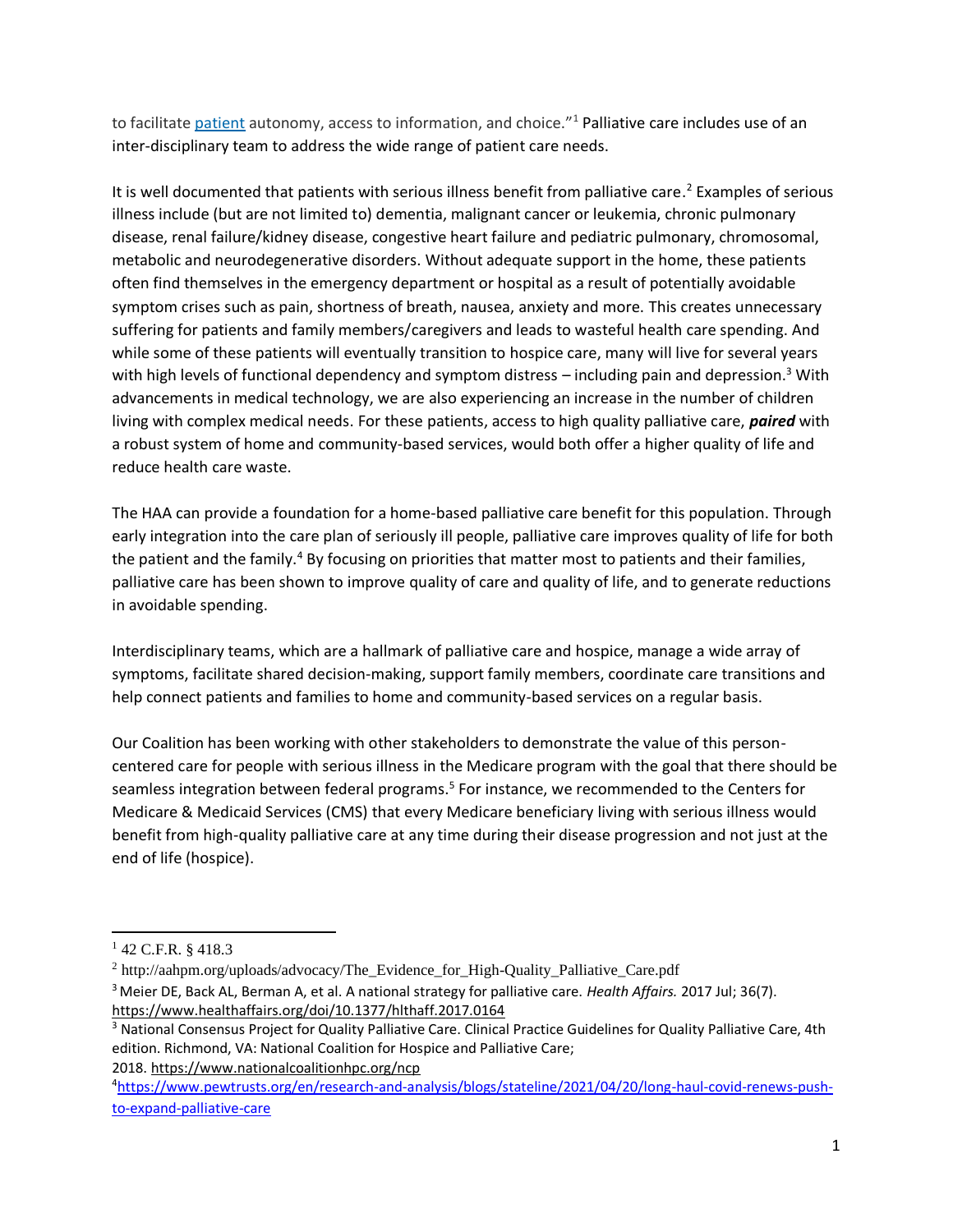**Overall Recommendation:** Our Coalition recommends that Medicaid home and community-based services include access to community-based palliative care. Specifically, we request the inclusion of palliative care in the HAA and recommend that the definition of "home and community-based services" include home and community-based palliative care. The remainder of this letter provides more detailed suggestions on how to incorporate palliative care into HCBS using models, programs, and services that are already being tested or have been previously recommended by the Coalition.

## *List of Services*

Relative to services offered under HCBS, we applaud inclusion of hospice as among those services that would be offered to eligible patients. However, we note that in the proposed Section 1905 (hh)(2)(A), a list of services is included by reference to current provisions with sections 1905 and 1915. Section 1905(a)(18) on hospice services is not included while "hospice services" is referenced in the proposed section 1905(hh)(2)(A)(x).

**Recommendation:** In the interest of clarity, we recommend that section 1905(a)(18) be included in those provisions referenced in (A) to avoid any confusion regarding the intent to include hospice services within the scope of covered HCBS services.

# *Learn from and Expand the Medicare Care Choices Model and Pediatric Palliative Care Medicaid Waiver Programs*

The Medicare Care Choices Model (MCCM), operated by the Center for Medicare and Medicaid Innovation (CMMI), has provided an important opportunity to test community-based palliative care in a limited and targeted fashion (beneficiaries must be hospice-eligible), with outcomes demonstrating the effectiveness of "supported care services" and concurrent curative care in improving quality and reducing costs.<sup>6</sup> According to the most recent CMMI evaluation report for MCCM, it was found that the supported care services in MCCM "led to a 25 percent decrease in total Medicare expenditures" and resulted in earlier hospice elections.<sup>7</sup>

Pediatric Palliative Care Medicaid Waivers (PPCW) have demonstrated benefit to children with a wide range of disease progression - with even greater efficacy for children with less severe disease progression, offering further evidence of the benefits of introducing pediatric palliative care in-home services earlier on within the continuum of care<sup>8</sup>. Children eligible for PPCW services are not required to meet the hospice eligibility requirements. A study conducted by the UCLA Center for Health Policy Research noted success in reducing caregivers' stress and worry related to their child's care, in building the confidence of the caregiver in their ability to provide care in the home, and in reducing children's pain as observed by their caregiver. The same study demonstrated a significant reduction in health care costs due to a reduction in hospital admissions and length of stay on the part of children enrolled in California's PPCW program.<sup>9</sup>

<sup>6</sup> <https://innovation.cms.gov/innovation-models/medicare-care-choices>

<sup>7</sup> <https://innovation.cms.gov/data-and-reports/2020/mccm-fg-thirdannrpt>

<sup>&</sup>lt;sup>8</sup> Gans D, Hadler MW, Chen X, et al. Impact of a Pediatric Palliative Care Program on the Caregiver Experience. Journal of Hospice & Palliative Care Nursing, 2015; 17(6)

<sup>&</sup>lt;sup>9</sup> Gans D, Hadler MW, Chen X, et al. Cost Analysis and Policy Implications of a Pediatric Palliative Care Program. Journal of Palliative Care and Symptom Management, 2016; 52(3)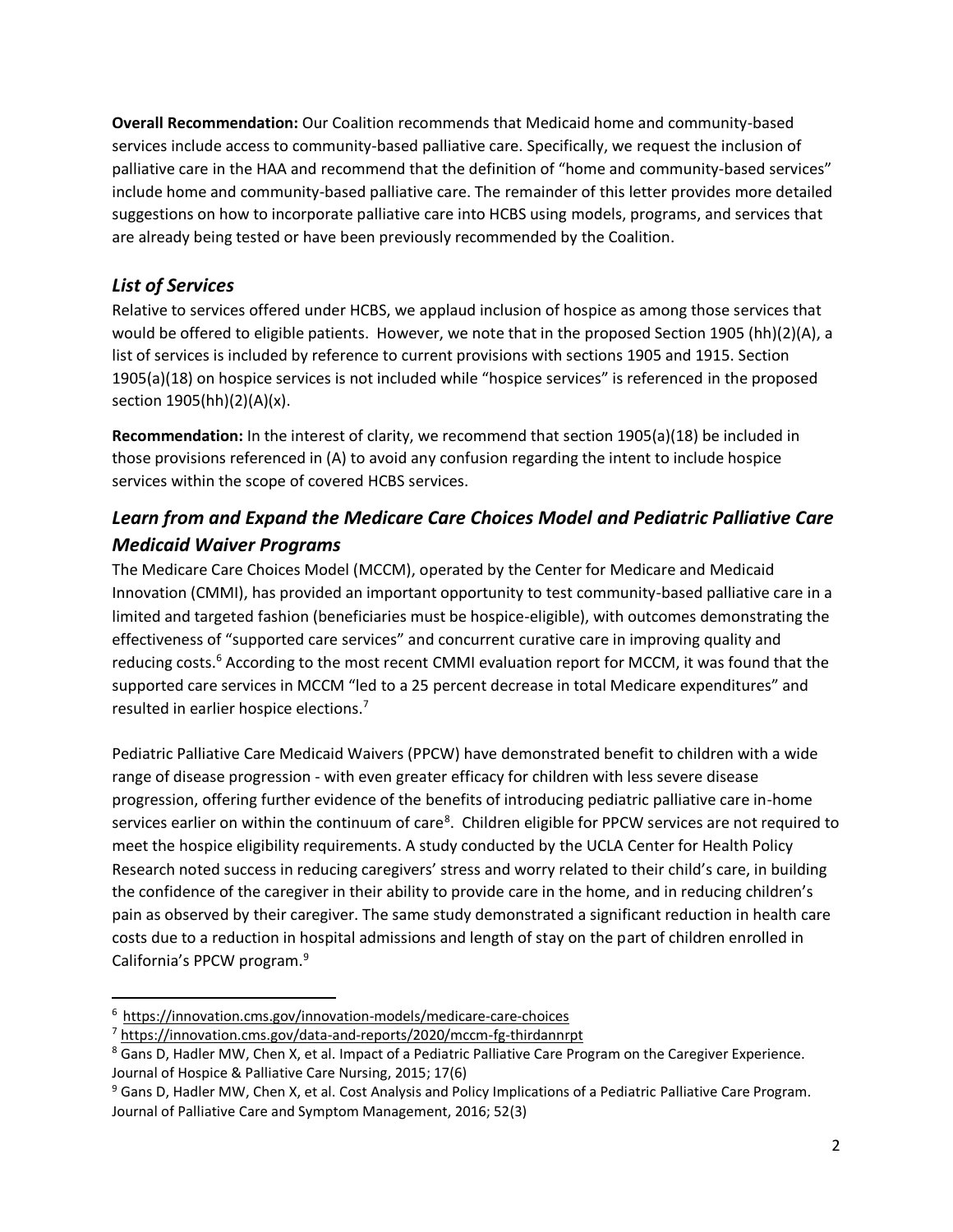**Recommendation:** To build on the success of MCCM and the PPCW, the Coalition recommends that Congress modify Medicare and Medicaid such that an MCCM and PPCW type bundle of services is available to Medicare patients upstream from hospice (which will help to facilitate more timely entry to hospice care where appropriate) and to establish access to a similar package of services under HCBS and elsewhere for Medicaid patients in need palliative care.

## *Create a New Community-Based Palliative Care Benefit*

Adults and children with serious illness and their families and caregivers require high-quality, interdisciplinary care that is provided in the communities where they live and work. Hospice and palliative care (HPC) providers have expertise in patient and family education, advance care planning, pain and symptom management, support for functional needs, enhanced telehealth services, interdisciplinary care, psychological, social and spiritual support, care coordination, and co-management with other medical providers – making them ideal to support these patients and families. Yet, while HPC providers can deliver these services in homes and communities (although access for non-hospice patients remains variable),<sup>10</sup> they are not broadly covered by Medicaid and Medicare outside of demonstrations.

In response to this gap, the Coalition has drafted a framework for a Community-Based Palliative Care (CBPC) model aimed at improving patient outcomes and experience of care and reducing avoidable and potentially harmful emergency department visits and hospitalizations for high-risk patients.<sup>11</sup>

**Recommendation:** Our Coalition recommends Congress consider the inclusion of CBPC for people of all ages with serious illness, as an essential component of home and community-based services and interdisciplinary care in the home.<sup>12</sup> We believe the time is right for a CBPC demonstration to be carried out under the authority of the Centers for Medicare and Medicaid Services Innovation Center (CMMI), either as a new model or as a second-generation Medicare Care Choices Model (MCCM). 

## *HCBS Standards*

Given the heterogeneity of HCBS services across the country, it is critically important that there be standard expectations for minimum services delivered under this program. The proposed legislation would go a long way towards that; pending passage, we urge that there be sufficient resources allocated to enable detailed regulatory and subregulatory guidance to inform how these services should be implemented.

<sup>&</sup>lt;sup>10</sup> <https://www.capc.org/mapping-community-palliative-care/>

<sup>&</sup>lt;sup>11</sup> [https://www.nationalcoalitionhpc.org/wp-content/uploads/2021/01/Coalition-NHPCO-CBPC-Demo\\_One-](https://www.nationalcoalitionhpc.org/wp-content/uploads/2021/01/Coalition-NHPCO-CBPC-Demo_One-Pager_-2020-F.pdf)[Pager\\_-2020-F.pdf](https://www.nationalcoalitionhpc.org/wp-content/uploads/2021/01/Coalition-NHPCO-CBPC-Demo_One-Pager_-2020-F.pdf)

<sup>&</sup>lt;sup>12</sup> [https://www.nationalcoalitionhpc.org/wp-content/uploads/2020/09/CBPC\\_sign-onz-letters.pdf](https://www.nationalcoalitionhpc.org/wp-content/uploads/2020/09/CBPC_sign-onz-letters.pdf)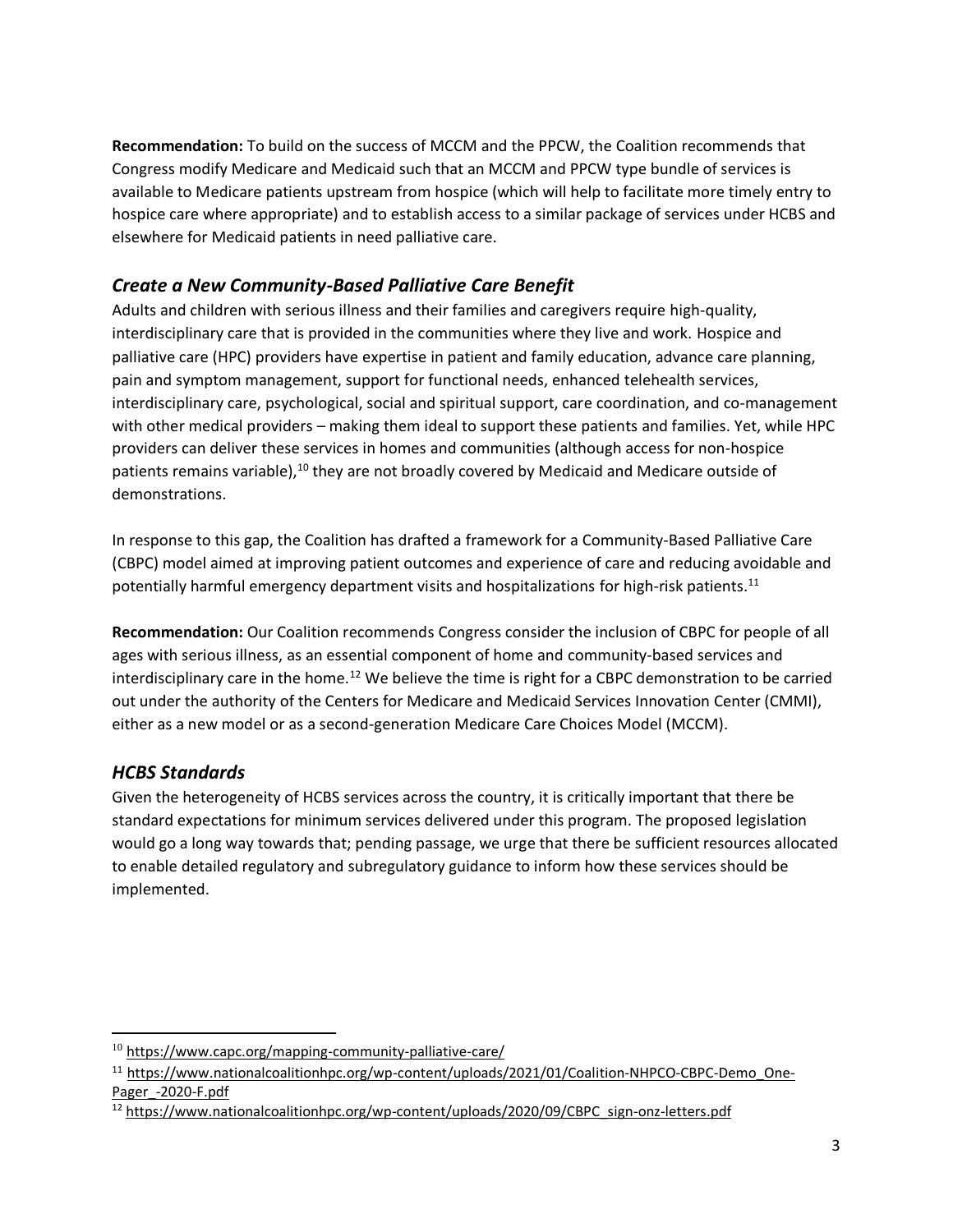#### *Medicaid Rates*

Our Coalition supports appropriate payment rates to cover the costs of providing HCBS, including home and community-based palliative care. Expanding access to these services will be of limited use if providers are not adequately reimbursed.

## *Workforce and Training*

To ensure quality care, all home and community-based care providers should have the knowledge and skills to provide person-centered care for adults and children with serious illness. The Coalition and Congress have a long history of calling for health care workforce training initiatives that address the nation's evolving health care and social service needs, including efforts to close the large gap between the number of health professionals with palliative care training and the number required to care for the expanding population of patients with serious illness. Additionally, the National Academy of Sciences, Engineering and Medicine (NASEM) and the Medicare Payment Advisory Commission (MedPAC) have highlighted the need to increase education and training opportunities for those caring for patients with serious illness.<sup>13</sup> However, narrowing the current and projected health care workforce gap will require an increase in the number of interdisciplinary clinicians graduated each year, as well as an increase in the number of providers trained to teach future health professionals in palliative care.<sup>14</sup>

To that end, the House passed the Palliative Care and Hospice Training and Education Act (PCHETA) (H.R. 647) in the  $116<sup>th</sup>$  Congress. This bill addresses workforce gaps by:

- Expanding opportunities for interdisciplinary education and training in palliative care and endof-life care through the establishment of education centers and career incentive awards for physicians, nurses, advanced practice nurses, social workers, and other health professionals.
- Enhancing existing health professions education programs by providing incentives to incorporate palliative care and hospice training.

While it did not pass the Senate in 2020, the bill has strong bipartisan support and will be reintroduced in the 117<sup>th</sup> Congress in the coming months.

Additionally, more training is needed for care managers and direct care workers who provide a significant portion of home and community-based services to patients/clients with serious illness. These health care professionals are well-positioned to recognize poorly managed symptoms, yet few have received sufficient training to identify suffering and respond appropriately. For instance, care managers should be trained to conduct a comprehensive assessment of the patient/client and connect them to the right supports (including palliative care) as needed;<sup>15</sup> and direct care workers – who are essentially the "eyes and ears" in the home – must be trained to be able to recognize signs of distress and notify the right party. Examples include knowing what pain looks like in a non-verbal patient, or how to identify caregiver distress. Beyond that, all HCBS providers should be able to conduct a basic assessment, be trained in communication skills, and recognize common symptoms affecting this population and know how to respond (within their scope).

<sup>13</sup> <https://www.nap.edu/catalog/25789/building-the-workforce-we-need-to-care-for-people-with-serious-illness>

<sup>14</sup> <https://www.healthaffairs.org/doi/10.1377/hlthaff.2019.00018>

<sup>15</sup> See Care Manager Training Recommendations a[t https://www.capc.org/documents/download/909/](https://www.capc.org/documents/download/909/)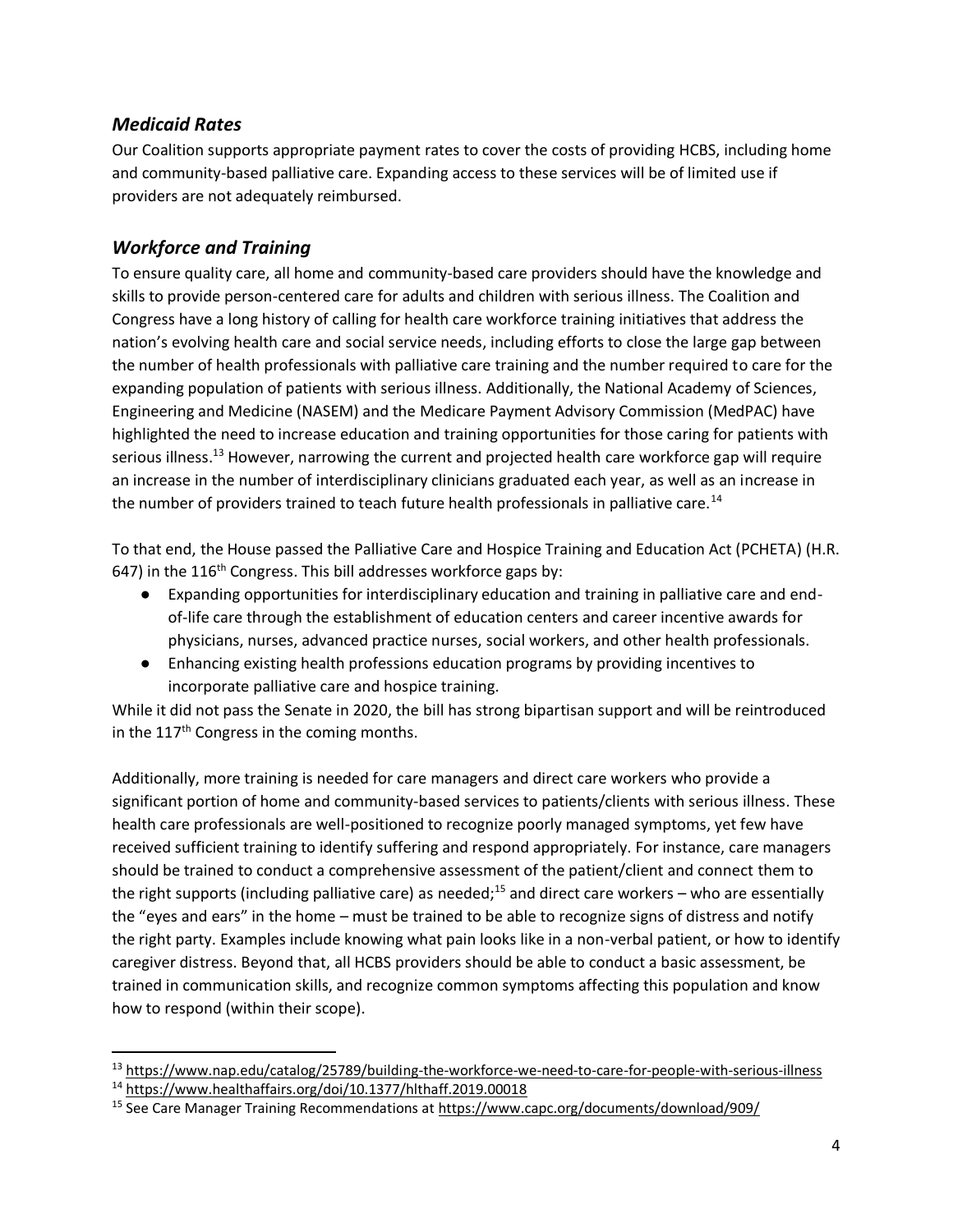**Recommendation:** As a complement to the HAA, we encourage Congress to pass PCHETA expeditiously when it is introduced later this year, and/or incorporate its provisions into related workforce legislation. Additionally, we urge Congress to set minimum competency standards for all HCBS providers' – particularly care managers and direct care workers – to ensure the unmet needs of patients living with serious illness and their families/caregivers are addressed.

## *Family Caregivers*

In many instances, HCBS providers caring for people with cognitive and physical impairments must provide as much support to the family/caregiver as they do the patient. Caregivers assist with daily activities over many years, and the success of any care plan is dependent upon the caregiver's wellbeing. Yet fewer than half of caregivers receive counseling or other support, and only about a quarter report a clinician ever asking them about their own self-care needs.<sup>16</sup> Caregivers also have a much higher risk of getting sick themselves, with the additional strain often resulting in increased utilization of hospital services and ED visits as their health deteriorates over the caregiving period.<sup>17</sup> To address this issue, HCBS providers should be attuned to caregiver capabilities and current burden, and support the development of care plans that include: caregiver education on all potential task responsibilities; counseling and support for their emotional needs; training and skill building (such as how to understand and respond to behavioral symptoms of dementia); and linkage to supports in the community for practical needs and respite support.

The Coalition also strongly supports your inclusion of respite services as part of your proposal. Understanding the demand placed upon caregivers, "respite care" can be used for a loved one to be temporarily transferred to a professional care facility, such as a hospital, hospice inpatient care facility, or nursing home. This allows the caregiver to get some much-needed rest and time away from the rigorous demands of daily caregiving and avoid caregiving burn-out and other complications. The Coalition has previously supported policies and initiatives such as those established under the RAISE Family Caregivers Act.

**Recommendation:** The Coalition recommends that HCBS entities complete a comprehensive assessment of caregiver capabilities and of current burden and develop care plans that address the findings.<sup>18</sup> Furthermore, as Congress works to advance the HAA, we urge you to consider the provisions in existing laws such as the RAISE Family Caregivers Act that would go a long way towards supporting families/caregivers but may have not necessarily received the implementation support they need.

<sup>&</sup>lt;sup>16</sup> Belmin, J., Min, L., Roth, C., Reuben, D., Wenger, N. "Assessment and Management of Patients with Cognitive Impairment and Dementia in Primary Care," J Nutr Health Aging, 2012; 16(5): 462-7 & National Alliance for Caregiving. Dementia Caregiving in the U.S.: National Alliance for Caregiving and Alzheimer's Association. February 2017. Web Access[: http://www.caregiving.org/wp-content/uploads/2017/02/ DementiaCaregivingFINAL\\_WEB.pdf](http://www.caregiving.org/wp-content/uploads/2017/02/%20DementiaCaregivingFINAL_WEB.pdf) <sup>17</sup> Schulz, R., Cook, T. Caregiving Costs: Declining Health in the Alzheimer's Caregiver as Dementia Increases in the Care Recipient. National Alliance for Caregiving; Bethesda, Maryland, 2011; 7p

<sup>&</sup>lt;sup>18</sup> National Consensus Project for Quality Palliative Care. Clinical Practice Guidelines for Quality Palliative Care, 4th edition. Richmond, VA: National Coalition for Hospice and Palliative Care; 2018. <https://www.nationalcoalitionhpc.org/ncp>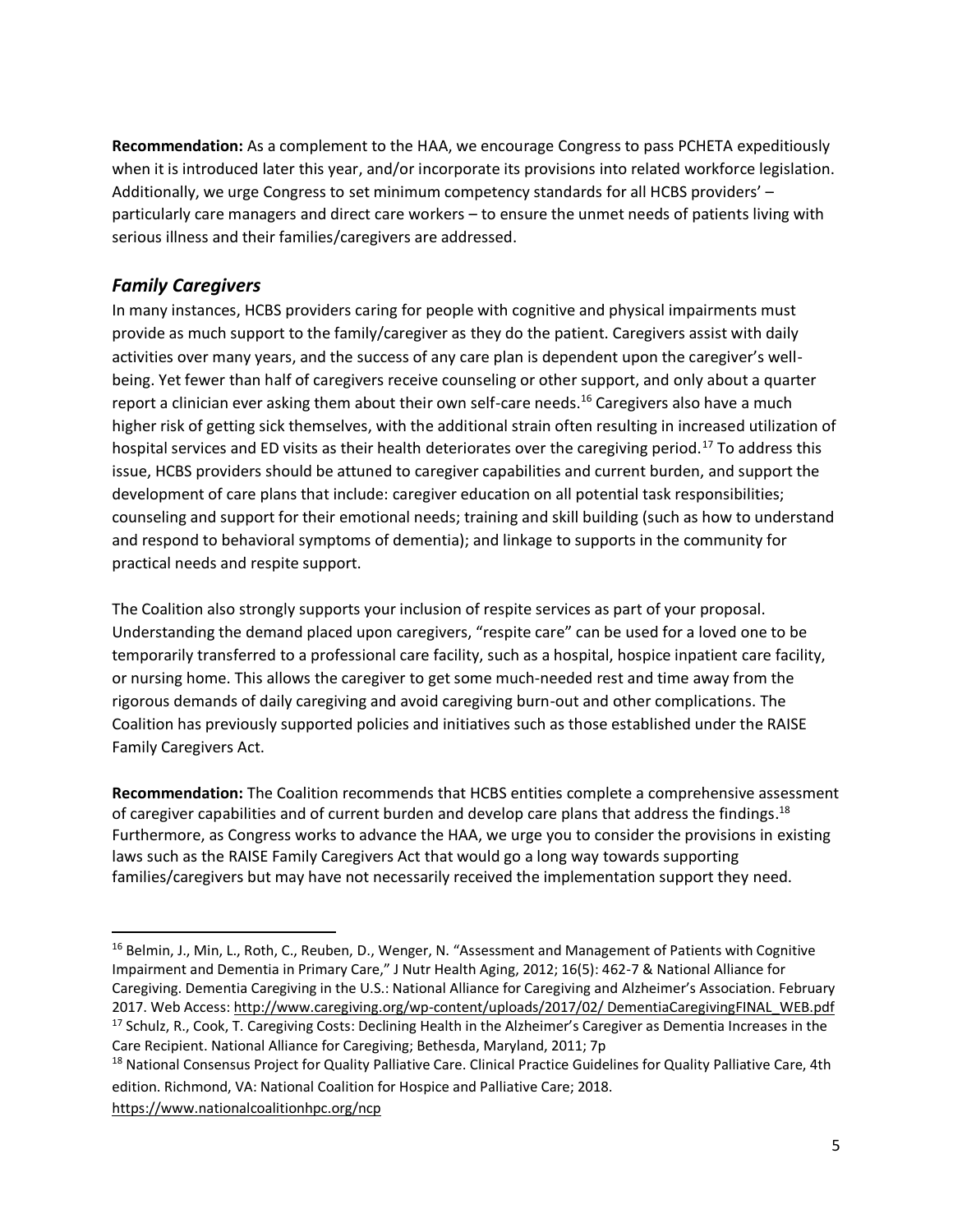#### *Network Adequacy*

The Coalition encourages you and your staff to explore the development of federal standards for network adequacy for states and geographic areas that have made the decision to deliver HCBS through managed care, so that patients and families are ensured a choice of providers for all essential services. Specifically, we are concerned about rural access to care, access to a variety of providers that offer culturally competent services, and access to quality providers. Patients will have limited access and choice if provider access is arbitrarily limited.

#### *Quality Measures-Establishing a Federal HCBS Quality Committee*

The Coalition appreciates that the HAA discussion draft introduces a process for developing standardized HCBS metrics that requires public and beneficiary involvement. For the past 2 years, our Coalition has helped lead a CMS funded project to develop patient-reported outcome-based performance measures (PRO-PMs) that assess how well health care providers help patients with serious illness get the care they want and need.<sup>19</sup> The PRO-PM, "How Much Patients Feel Heard and Understood" is particularly relevant to the HCBS population.<sup>20</sup>

To develop these measures, the project team is working closely with an advisory group of doctors, nurses, social workers, chaplains, pharmacists, patients, family members, and others to ensure the measures focus on what matters most to patients. One unique example of this CMS funded project was the inclusion from the very beginning - and throughout - of patients and caregivers through the establishment of the unique Technical Expert Clinical User Patient Panel (emphasis added).<sup>21</sup> Our patient and caregiver members were not afterthoughts or "tokens" to the process but were integral to the entire process from measure conception, interviews, testing and evaluation to presentation before the National Quality Forum (NQF) later this year.

**Recommendation:** We encourage the future development of HCBS measures that consider related existing measures such as "How Much Patients Feel Heard and Understood." Furthermore, given our demonstrated expertise in meaningful engagement with interdisciplinary providers and patients, families, and caregivers, we urge the inclusion of home health, hospice, and palliative care stakeholders in the proposed Federal HCBS Quality Committee and the development of a minimum data set for HCBS.

\* \* \* \* \* \* \* \* \* \* \* \* \*

<sup>19</sup> <https://www.nationalcoalitionhpc.org/macra/>

<sup>&</sup>lt;sup>20</sup> For more information, see:

[https://www.nationalcoalitionhpc.org/wp-content/uploads/2021/01/Abbreviated-Survey-Instrument\\_Public-](https://www.nationalcoalitionhpc.org/wp-content/uploads/2021/01/Abbreviated-Survey-Instrument_Public-Comment-Version.pdf)[Comment-Version.pdf](https://www.nationalcoalitionhpc.org/wp-content/uploads/2021/01/Abbreviated-Survey-Instrument_Public-Comment-Version.pdf)

[https://www.nationalcoalitionhpc.org/wp-content/uploads/2021/01/Abbreviated-Survey-Instrument\\_Public-](https://www.nationalcoalitionhpc.org/wp-content/uploads/2021/01/Abbreviated-Survey-Instrument_Public-Comment-Version.pdf)[Comment-Version.pdf](https://www.nationalcoalitionhpc.org/wp-content/uploads/2021/01/Abbreviated-Survey-Instrument_Public-Comment-Version.pdf)

[https://www.nationalcoalitionhpc.org/wp-content/uploads/2021/01/HU\\_MIF\\_Public-Comment-Version\\_V2.pdf](https://www.nationalcoalitionhpc.org/wp-content/uploads/2021/01/HU_MIF_Public-Comment-Version_V2.pdf)

<sup>&</sup>lt;sup>21</sup> [https://www.nationalcoalitionhpc.org/wp-content/uploads/2021/03/1.14.2021-Blueprint-TEP-Membership-List-](https://www.nationalcoalitionhpc.org/wp-content/uploads/2021/03/1.14.2021-Blueprint-TEP-Membership-List-Template-Update-2.25.2021.pdf)[Template-Update-2.25.2021.pdf](https://www.nationalcoalitionhpc.org/wp-content/uploads/2021/03/1.14.2021-Blueprint-TEP-Membership-List-Template-Update-2.25.2021.pdf)